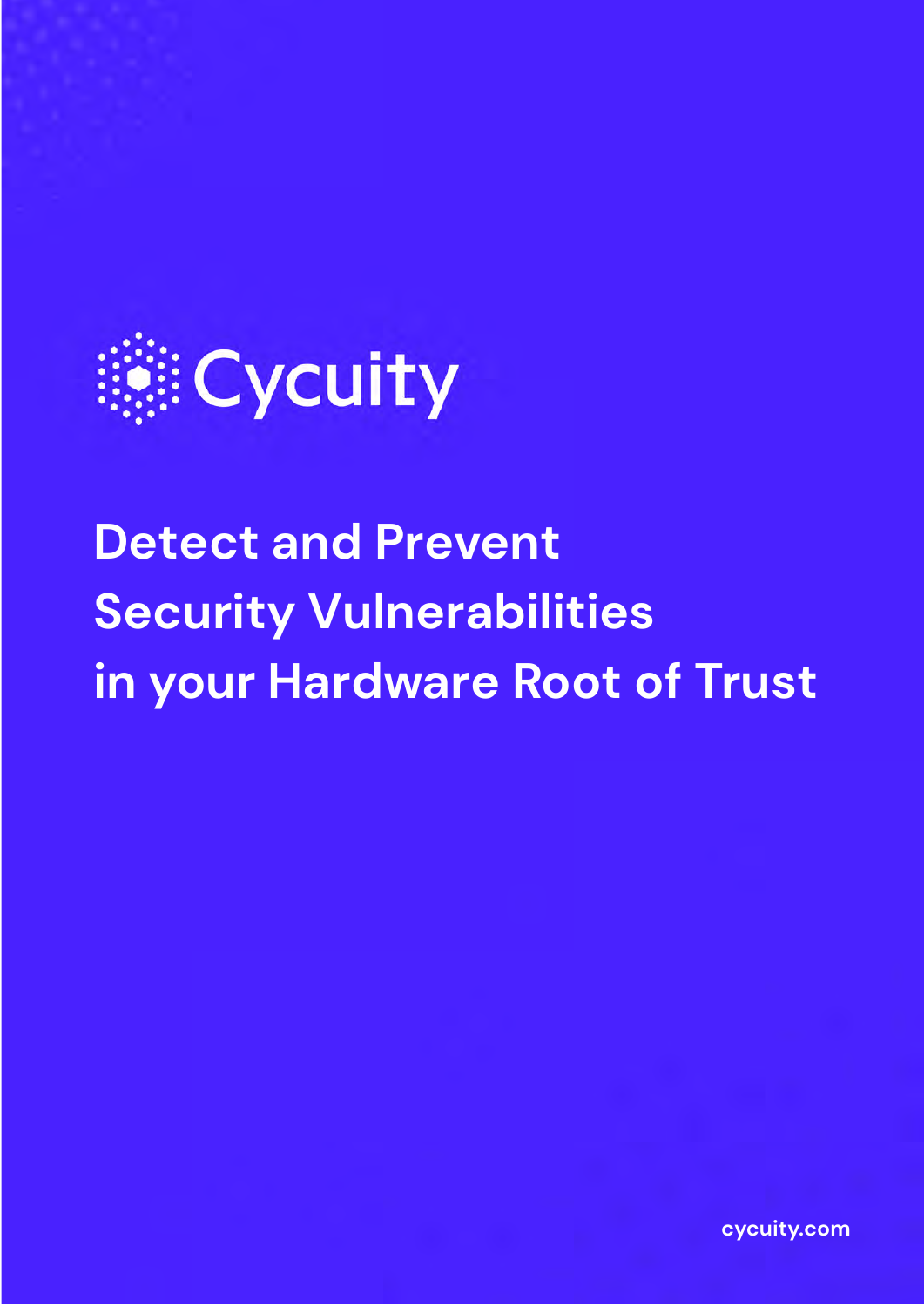### **Introduction**

Computer hardware is omnipresent, with more than one trillion semiconductor devices sold in 2018*<sup>1</sup>* . Such large growth in the number of semiconductor devices is driven by many factors, including the rapidly expanding sector of the Internet of Things (IoT), which has resulted in the proliferation of simple microcontrollers in all kinds of devices, and the ongoing development of customized processors for new applications. For instance, highly customized Application Specific Integrated Circuits (ASICs) are used to accelerate various applications, including virtual reality, computer vision, robotics, speech recognition, and autonomous vehicles. Many of these applications previously ran purely in software on a general-purpose processor but are now being migrated to custom chipsets or Field Programmable Gate Array (FPGA) based systems.

These highly specialized ASIC and FPGA systems control many critical aspects of our daily lives. We trust our computer systems for a variety of different activities, including secure storage and transmission of financial data, identifiable personal information, and biometric data such as facial recognition characteristics and fingerprints. We rely on these datasets to support crucial infrastructure, autonomous vehicle function, and home security. Traditionally, data security was a software-based issue, but the advent of custom hardware applications has led to an increase in hardware-based attacks. As a result, hardware security is becoming more important every day. In order to secure an entire system, it is no longer sufficient to look at software alone – each layer of the computing stack must be analyzed as a system, with hardware being the basis of that system. Therefore, security may be conceptualized as a trust handoff.



*Figure 1: Chain of Trust Connecting System Components from Hardware*

Hardware is at the root of the trust chain. Software runs on chipsets in every system meaning that if the hardware itself is not secure the most advanced software-level defenses can still be circumvented.

However, it is important to emphasize that analyzing hardware in isolation also does not guarantee system-level security. Composing different parts of a system together can result in vulnerabilities due to incorrect assumptions made about the larger system when analyzing the security of the individual components. If there are any broken security links in the chain between hardware, boot code, firmware, operating system, and to other layers, then there may be system-wide security vulnerabilities. These system security concerns multiply as hardware is becoming more diverse, complex, and customized to provide the highest performance and flexibility for their end applications.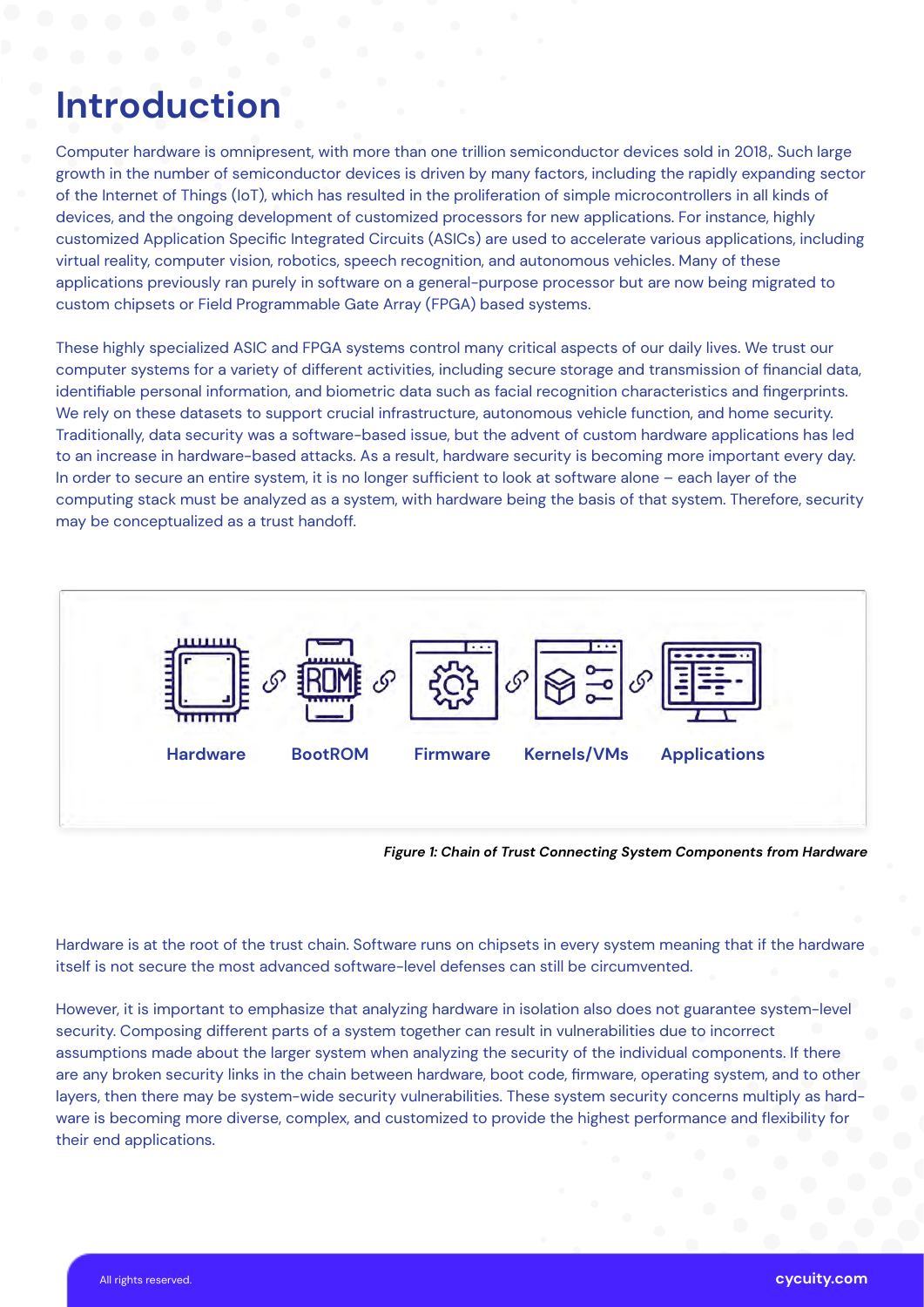Many security attacks over the last several years have been system-level exploits rooted in hardware security deficiencies, highlighting the importance of examining security across both the hardware and software stack.

### **System-level Exploits Driven by Hardware Security Vulnerabilities**

Hardware has contributed to many recent system-level exploits in numerous market verticals, including datacenters, aerospace and defense, and IoT. Securing underlying hardware from the beginning is a critical step in order to reduce the cost of an exploit.

#### **Pre-development**

In a cloud environment, datacenters provide access to compute-centered processors, custom accelerators, and Field Programmable Gate Arrays (FPGAs), enabling cutting edge applications to be deployed without the overhead of investment in a custom compute infrastructure. Datacenter hardware is shared between many different customers, leading to concerns about isolation between applications.

Traditionally, the operating system provided acceptable guarantees about process isolation, but recent attacks such as Spectre and Meltdown<u>,</u> demonstrate that a bug-free OS and bug-free software can still be completely compromised by an attacker running unprivileged software on the same machine. These attacks, and many others including Foreshadow<sub>3</sub> and Spoiler<sub>4</sub> exploit the fact that speculative execution, necessary to push performance boundaries, leaves traces of sensitive data in the hardware which can be extracted using cache timing side-channels.

While Meltdown and Spectre are advanced hardware-based attack mechanisms, datacenter hardware is often plagued with more basic vulnerabilities. One such example is an attack capable of completely replacing firmware on a server baseboard management controller (BMC) with malware<sub>5</sub>. The BMC enables a server administrator to perform tasks previously requiring physical access to the server, such as updating the operating system and power-cycling the system. If compromised, the entire machine is vulnerable, as much of this infrastructure hardware sits below the visibility of the operating system or hypervisor, where most security protections are built. The attack is possible because the hardware configuration of the communication bus connecting the BMC to the host machine does not authenticate transactions originating from the host machine. The result is that the private physical memory space of the BMC can be manipulated directly through this interface allowing software on the host machine to replace existing BMC firmware with malware, which allows a rogue attacker to take over the server and compromise any confidential or proprietary data that might be stored there.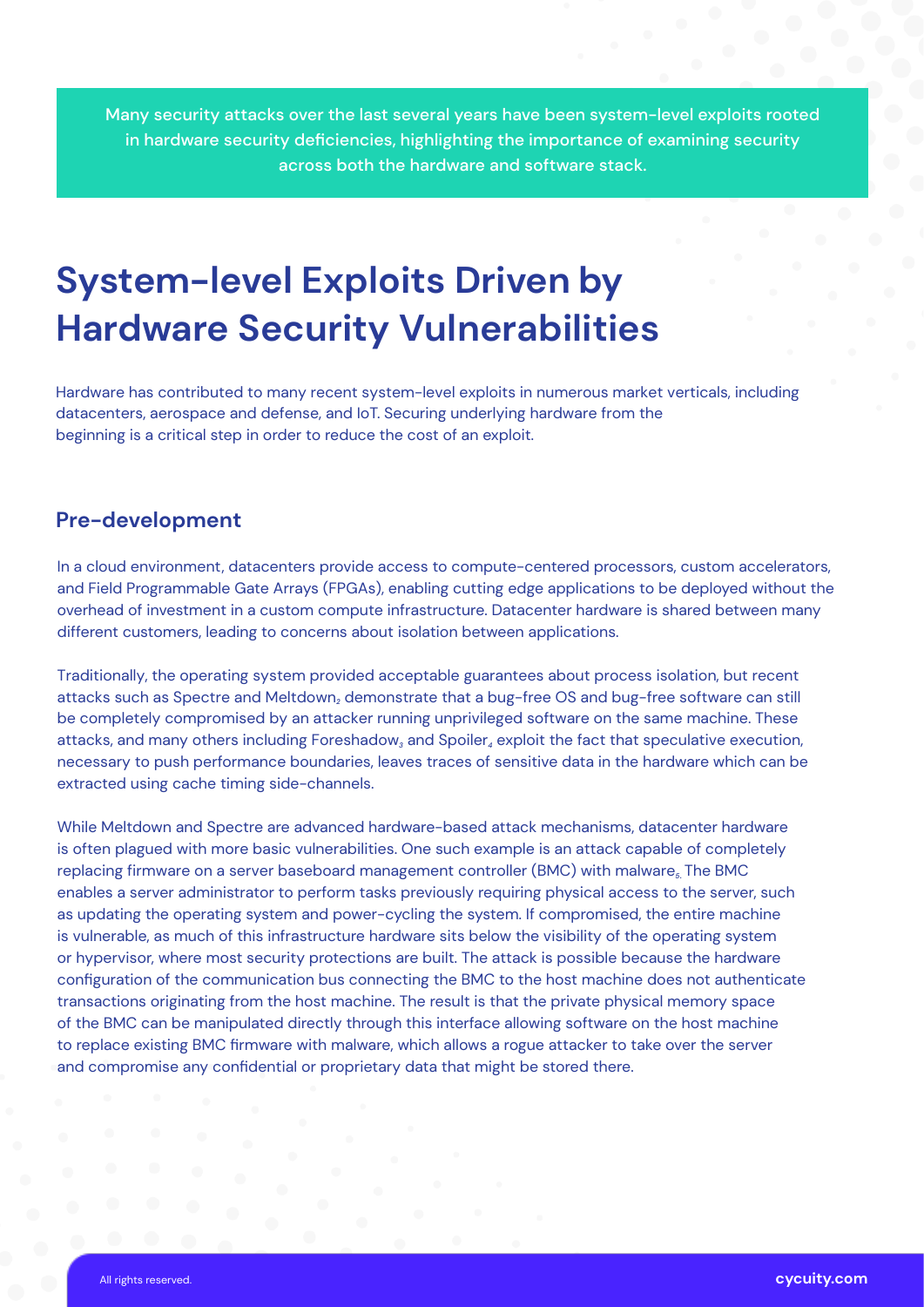Datacenter customers often choose to protect specific portions of their application in a secure enclave. Secure enclaves are execution environments with strong hardware-enforced security guarantees, such as isolation and protection from all other processes, including the operating system. An example is SGX provided by Intel*<sup>6</sup>* . However, the presence of hardware security features does not guarantee security if those features are not thoroughly vetted. The Foreshadow attack demonstrated successful recover of secrets processed within SGX enclaves, including cryptographic material whose secrecy is critical to providing remote attestation capabilities for thousands of SGX applications*<sup>7</sup>* . Detection of hardware vulnerabilities in secure enclaves can prevent against such types of attacks in the future.

#### **Aerospace and Defense**

The security and trustworthiness of microelectronics that are used in military and aerospace applications are of utmost importance. Any successful attacks on these systems can have disastrous effects including loss of intellectual property and compromises to national security. Ensuring that these systems are designed and deployed with protections against security exploits is challenging due to the rapid evolution of threats and the growing use of microelectronics in all sectors of aerospace and defense.

Further exacerbating this problem is the diversity of the supply chain from design to tape-out, with multiple different parties with varying levels of trust responsible for each stage. To combat these issues, multiple different Department of Defense (DoD) initiatives striving to develop a portfolio of microelectronics protections and design requirements have been put in place.

For example, The DoD Microelectronics Innovation for National Security and Economic Competitiveness (MIN-SEC) initiative has allocated \$2 billion to advance microelectronics assurance*8*. DARPA's Electronics Resurgence Initiative (ERI), as part of the MINSEC initiative, has allocated \$1.5 billion dollars to advance microelectronics trust and security. New technologies to detect and prevent security vulnerabilities in aerospace and defense systems are critically necessary.

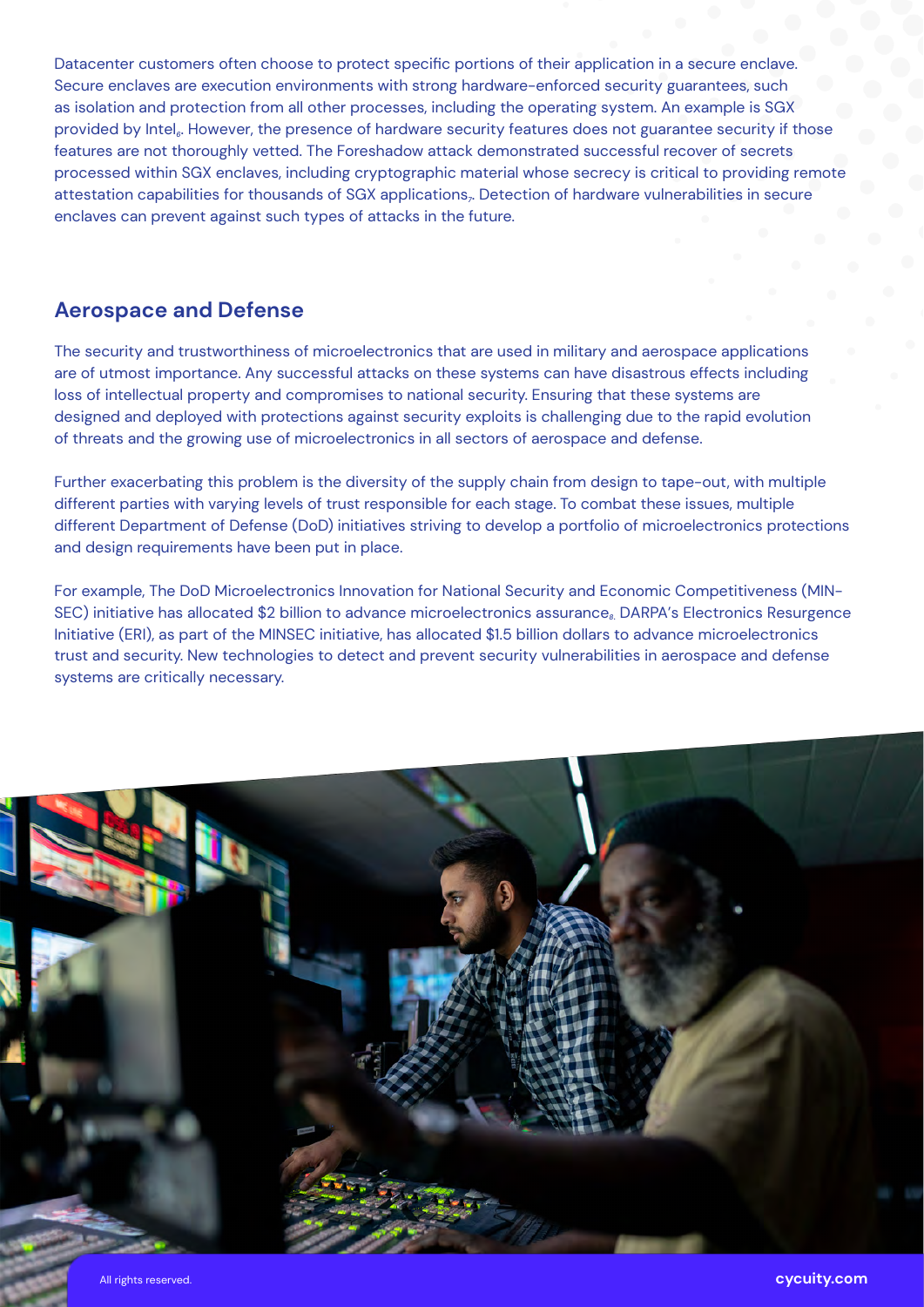#### **IoT**

Attackers have capitalized on the proliferation of insecure IoT products by infecting large numbers of IoT devices, which can be controlled to launch large scale coordinated Distributed Denial-of-Service (DDoS) attacks. The Mirai botnet was able to infect and control approximately 600,000 devices spread across the world and successfully DDoS a number of high-profile targets, including DNS providers and telecoms*<sup>9</sup>* .

Although the basic form of Mirai relies on the use of a small set of default passwords, more advanced variants exploit bugs in remote firmware update mechanisms*10*, illustrating the importance of firmware authentication that needs to be built and protected into the hardware itself.

The security of chips dedicated to sending and receiving information through wireless communication protocols, such as Bluetooth Low Energy (BLE), is extremely important as BLE is commonly used in medical devices and network access points. In a recent vulnerability, BleedingBit, malicious advertising packets overflow the firmware stack provided by the hardware vendor, allowing an attacker to gain control of the chip<sub>n</sub>.

These advertising packets can be transmitted by anyone with physical proximity to the chip, making the vulnerability extremely severe. Detecting and preventing these vulnerabilities in hardware reduces the cost of fixing these vulnerabilities throughout the supply chain.

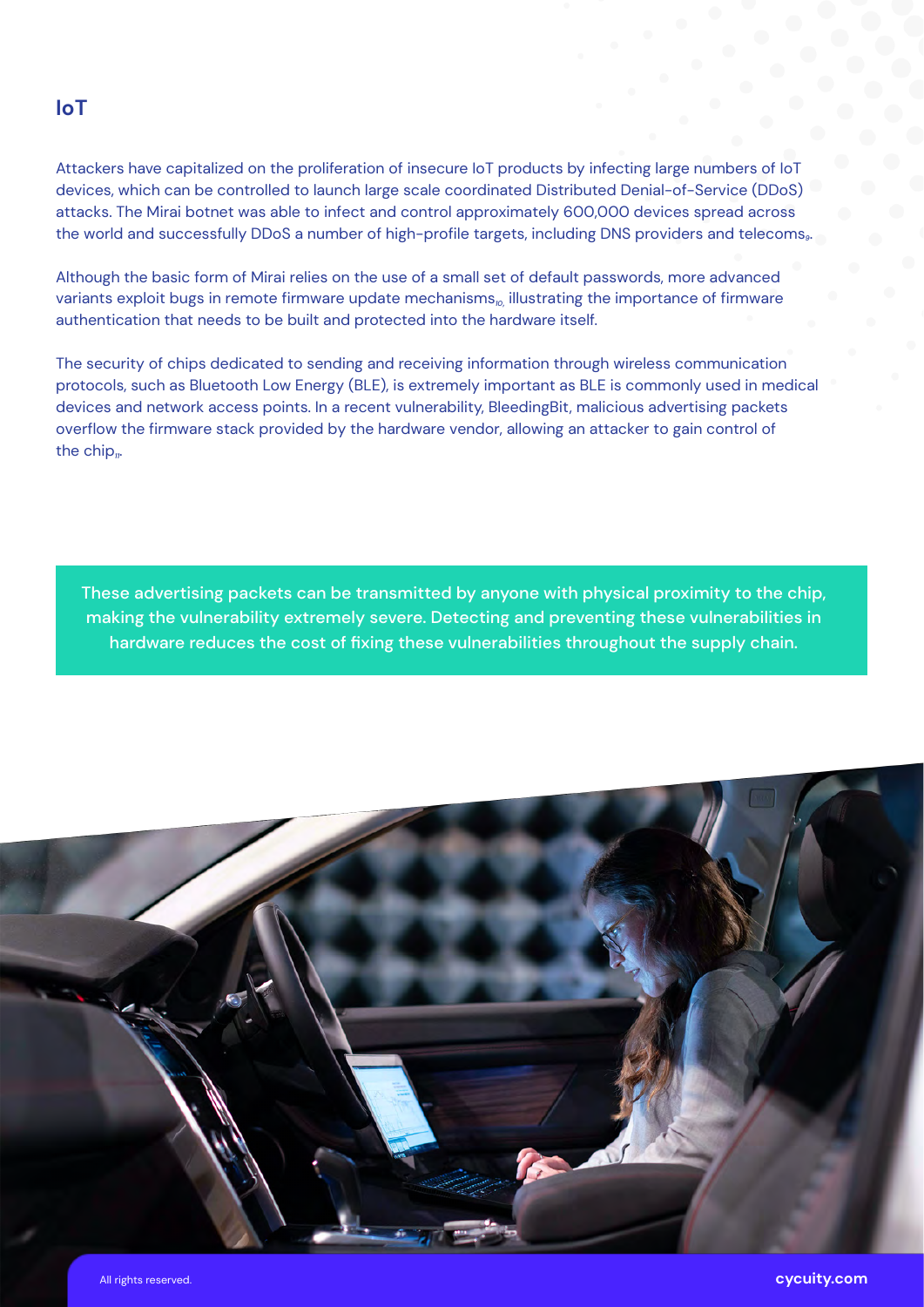### **Hardware Roots of Trust**

With the proliferation of hardware and firmware-based attacks, providing trust and security services at the hardware-level is paramount. One popular way to provide on-chip security is to utilize a Hardware Root of Trust (HRoT). A Hardware Root of Trust is a minimum set of hardware and software dedicated to providing security from the moment the system is powered on.

Typically, the Hardware Root of Trust is embedded in a larger system which contains a processor designated to run a rich operating system and wide variety of applications. Security-critical functionality is offloaded to the Hardware Root of Trust, whose software and hardware is less complex than the main application, providing a smaller and more impenetrable attack surface.

Companies are either building their own Hardware Root of Trust or licensing HRoT intellectual property (IP) from a third party as part of their development. Unlike purely software-based security strategies, a Hardware Root of Trust builds core security mechanisms into the actual hardware. Depending on the end application, there are a variety of security services HRoTs typically perform. These include secure boot, secure debug, secure storage, key generation and management, secure firmware and software update,

Trusted Execution Environments (TEEs), secure communication, runtime monitoring to detect and report violations of specific security policies during system operation, and mechanisms to detect and react to physical tampering and fault attacks.

To provide these services, HRoTs include the following hardware blocks: cryptographic accelerators, one-time programmable memory, secure persistent storage, secure memory, and a microcontroller unit (MCU) for executing trusted software. Figure 2 provides a high-level block diagram for a typical HRoT.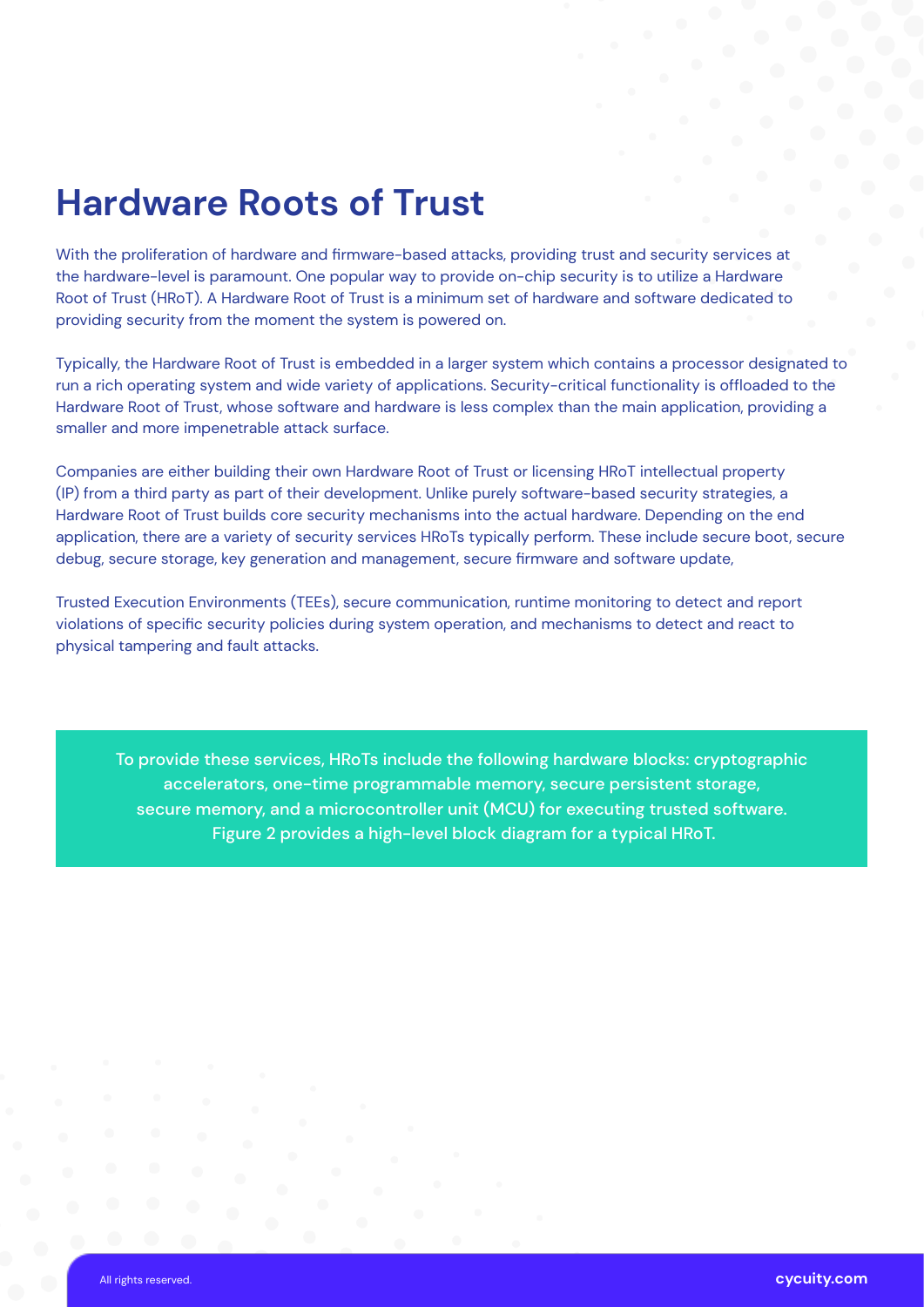#### **Hardware Roots of Trust Continued...**

The MCU is the "brain" of the HRoT and executes the trusted computing base (TCB), which is a small well-verified trusted software program running at the highest privilege level. This software is responsible for coordinating usage of different security features to provide a specific security service.

For example, secure boot is the procedure which brings the system out of reset and transfers control to a trusted firmware image. Secure boot requires accessing secure memory regions, retrieving cryptographic keys from secure persistent storage, and using various cryptographic accelerators to authenticate a firmware image. While all of this could theoretically be done without trusted software executing on a microcontroller, the ability to offload some functionality to software greatly simplifies the development of the HRoT, provides configurability necessary to tailor an HRoT design to many target applications, and increases flexibility. However, the opportunity for customization makes security verification of all possible system configurations infeasible making it important to verify the complete HRoT system, which includes both hardware and software components, for each target application.

The MCU trusted computing base can also provide the ability to construct trusted execution environments called containers or enclaves, which have stronger isolation guarantees than regular process execution. An application requiring a rich set of OS features and software libraries might execute on the Application central processing unit (CPU) most of the time but use the HRoT to construct an enclave for decrypting and processing sensitive data.



*Figure 2: Hardware Root of Trust Block Diagram*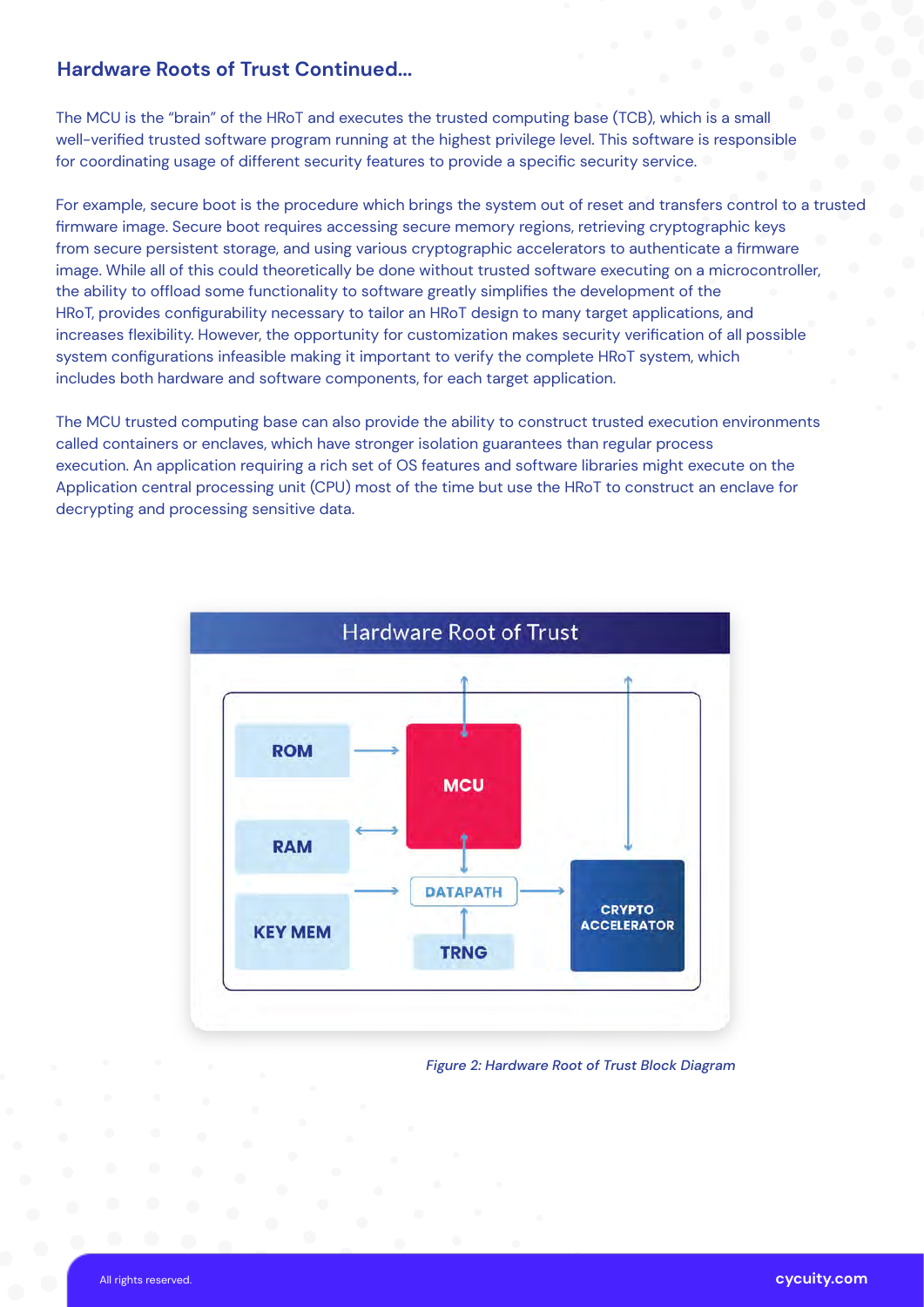A large majority of hardware blocks are completely contained within the Hardware Root of Trust boundary. However, a mechanism must exist for the HRoT to communicate with the rest of the system so software running on the application CPU can create secure enclaves and access the cryptographic accelerators. In Figure 3, the HRoT is connected to the rest of the platform through an on-chip system bus (such as an AXI interconnect).

Any interfaces connecting the HRoT to surrounding logic must be fully verified to ensure that HRoT functionality cannot be corrupted by malicious input from the external system, and that sensitive information such as device-specific encryption keys and other important assets never leak beyond the Hardware Root of Trust boundary, often called the security perimeter. Additionally, if the HRoT IP is highly configurable during the hardware design and integration phase, it is crucial to detect and prevent vulnerabilities on the specific configuration instantiated in the platform.

This requires security analysis to be performed at system level to ensure that the integration of the HRoT hasn't introduced any security vulnerabilities.



*Figure 3: Hardware Root of Trust Integration within a Larger System*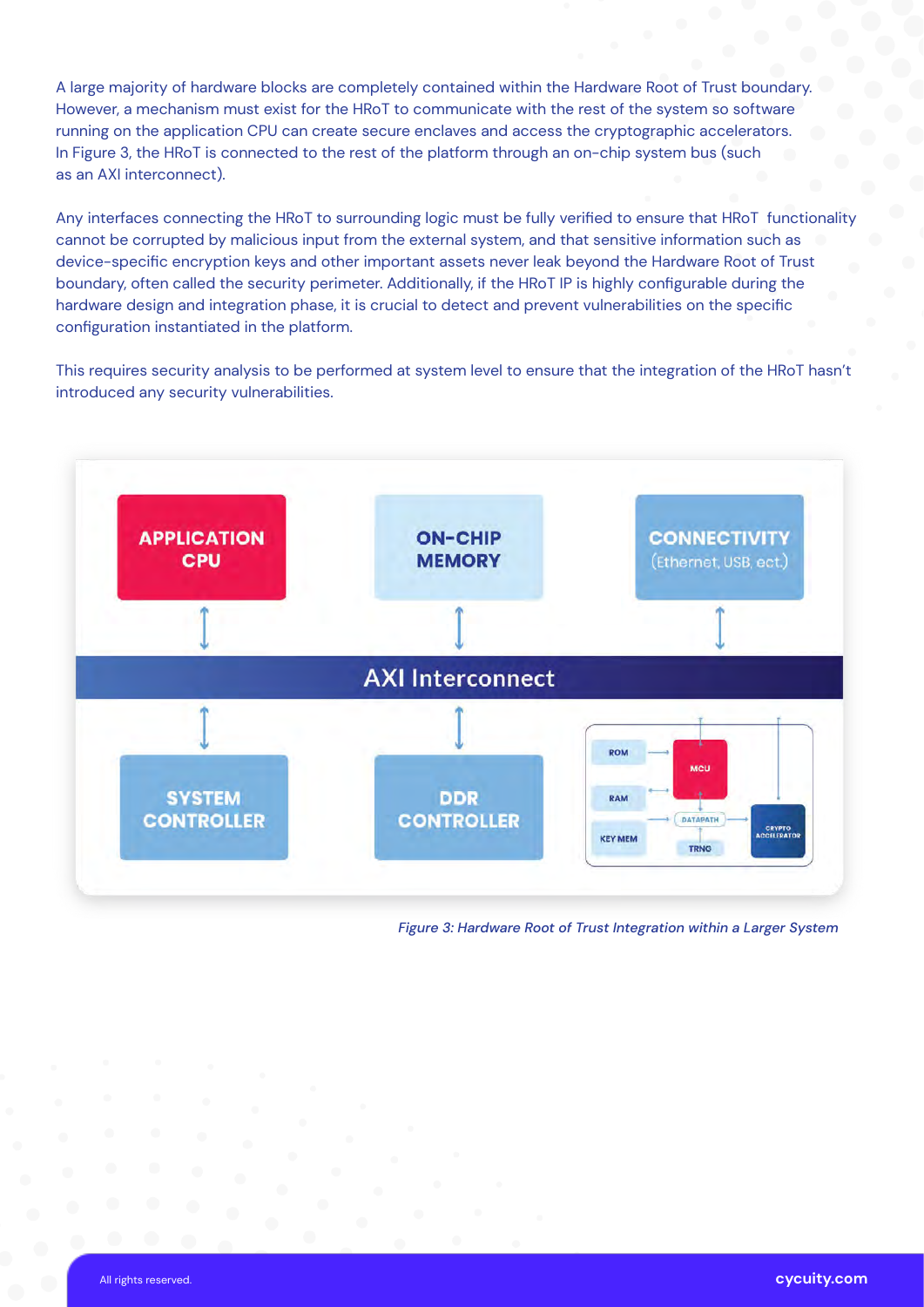# **The Benefits of a Secure HRoT Implementation**

Despite the fact that Hardware Root of Trust designs use the minimal amount of hardware and software necessary to accomplish security objectives, the complexities and intricacies in understanding whether they are introducing vulnerabilities can make one question the trust being put in them. In order for products to ship with differentiated and high value security offerings, ensuring your intellectual property and your customers' information is securely protected is essential for maintaining brand leadership and driving revenue growth. Following a concept successfully executed by Microsoft in the software domain, a Security Development Lifecycle (SDL)<sub>12</sub> applied to hardware provides best in class security that detects and prevents vulnerabilities while providing a robust security offering. An SDL starts with the specification of a security Threat Model and then a method for detecting violations to that Threat Model. A primary component of a hardware SDL is understanding the difference between a security feature and a secure feature.

A HRoT is an excellent security feature to improve overall system security, but it is important to demonstrate that the HRoT is a secure feature. For example, if the system relies on the HRoT to perform a secure boot procedure, but an attacker is able to bypass the secure boot process entirely, extract or modify assets used to authenticate firmware, or force certain stages to be skipped such as secure erasure of key material used in the boot process, the attacker will be able to run their own malicious code with the highest privilege level after the system is powered on and circumvent the core security features. Securing the debug and test infrastructure for the HRoT and larger system is essential. Debug and test capabilities are crucial to successful deployment of the system but are often at odds with security due to the increased visibility and access provided.

Solutions for securing the debug and test interface range from completely disabling the feature before deployment to providing the ability to expose varying degrees of debug and test functionality based on authentication and access control policies. These strategies must be implemented correctly. Errors in debug mode configuration can lead to severe vulnerabilities in the system, especially for applications in the IoT and automotive space where an attacker likely can gain physical access to the system.

Beyond secure boot and debug, other features provided by the HRoT such as memory protections and access control policies for System-on-Chip (SoC) peripherals are highly configurable either in software or in the hardware IP itself. Mistakes in configuration and usage of HRoT features have the potential to introduce vulnerabilities and often cannot be detected and prevented until the entire system is completely analyzed.

Leakage of information such as cryptographic key material, either directly or indirectly through timing-based or power-based side channels, is a weakness an attacker will exploit to gain unauthorized access to the system. Any form of indirect leakage represents a potential concern andmust be identified and addressed as the whole system relies on the HRoT for security.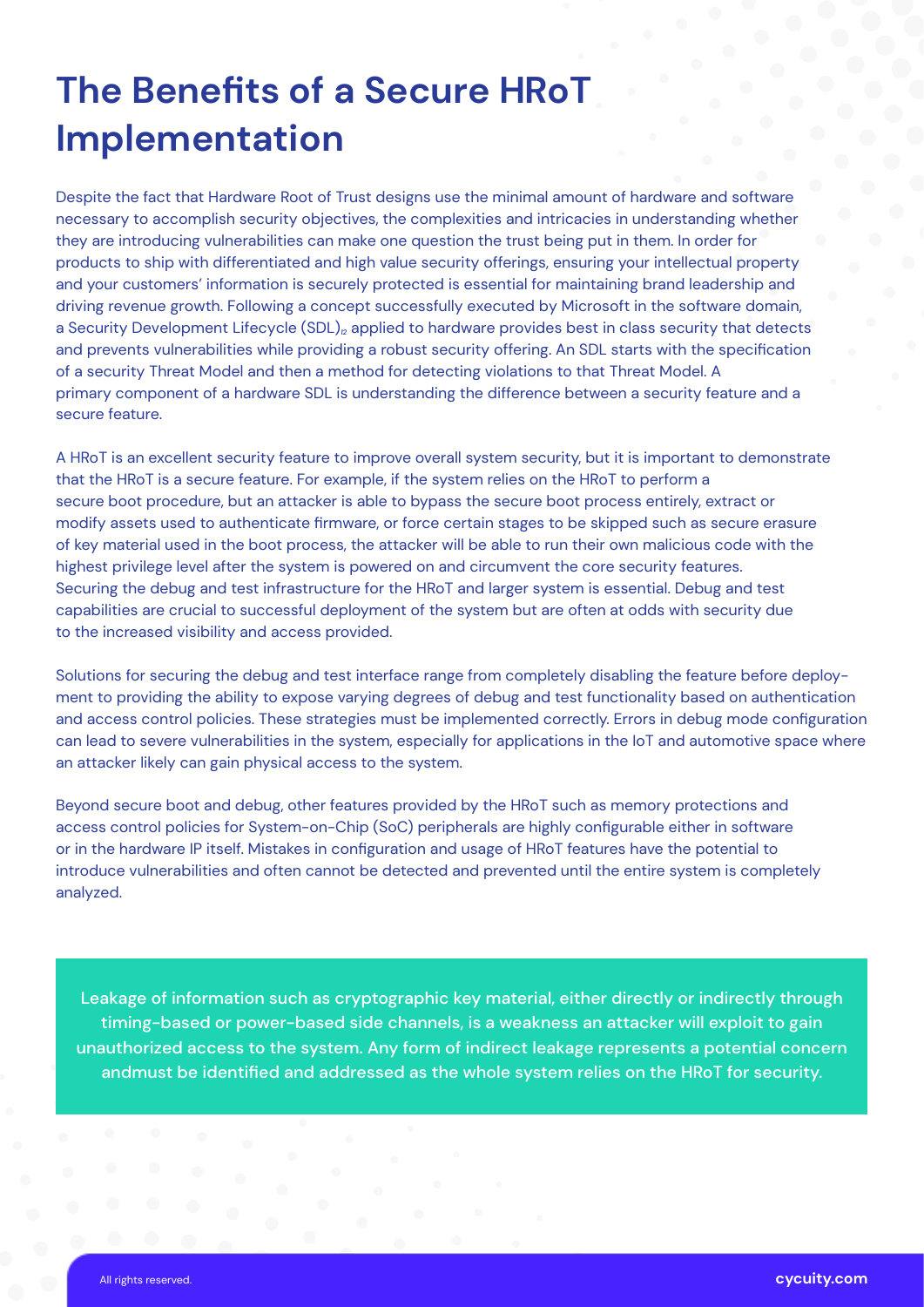# **Existing HRoT Security Verification Techniques**

Security verification is difficult because of the fundamental asymmetry between attackers and defenders. An attacker only has to discover and exploit a single vulnerability to achieve their goals whereas the system design and verification teams must anticipate and defend against the complete set of possible threats.

Many security vulnerabilities hide within modes of the design not exercised by typical system usage and go undetected during traditional functional verification. Successful security verification requires a shift in thinking. Instead of focusing solely on "does the design function properly," the verification strategy needs to be centered around the questions: "what information in my design needs to be protected?" and "where does that information flow and how is that information accessed?"

Current methodologies being deployed to address security are simulation-based verification, manual design review, formal verification methods, and penetration testing. Applying one or all of these methods is still insufficient to address hardware security. Moreover, these existing approaches are time consuming, hard to measure, and are often a burden to engineering schedules.

These approaches are at odds with the existing verification and development process where engineering teams are focused on meeting schedules while product security teams are focused on building out unique and differentiated security products. This hurdle needs to be overcome to get a secure product to market without introducing added costs or delaying products schedules.

#### **Manual Review**

Manual review of the design architecture and code review to enumerate and prioritize threats to the system and identify potential vulnerabilities in the implementation is an important process for security verification, but requires engineers with both hardware design, verification, and security expertise.

Manual design review is not scalable, nor is it complete, and must be supplemented by other tool-aided verification methods such as simulation-based functional testing or formal analysis in order for it to yield any meaningful results on modern designs.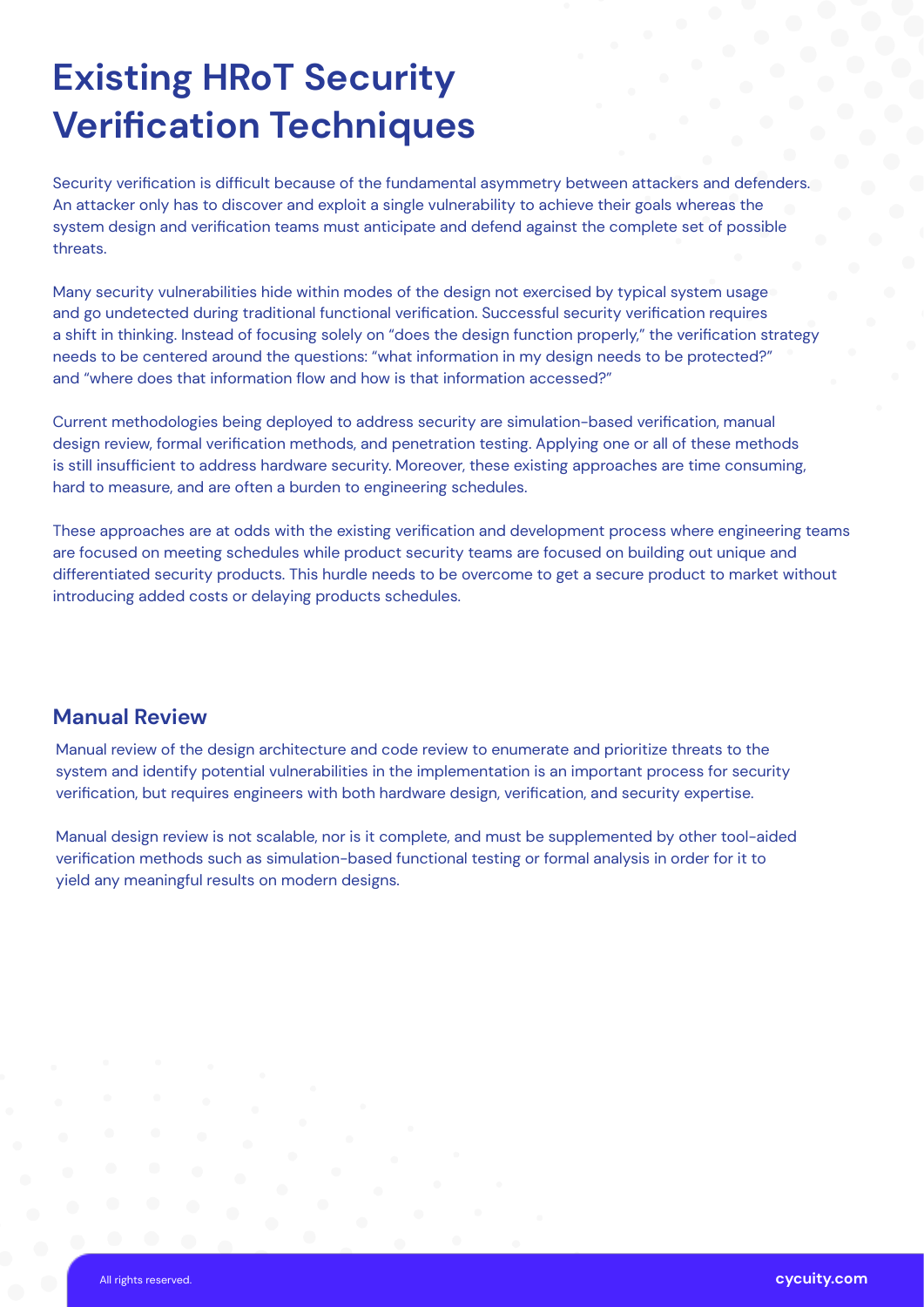#### **Penetration Testing**

Penetration testing is another popular strategy for system security analysis. Often, engineers on the "red team" adopt the role of a potential attacker and perform penetration testing on the product in order to highlight areas of the system susceptible to real-world attacks and engineers on the "blue team" harden the design against possible red team attacks. Penetration testing is typically done post-silicon to better mimic the conditions under which an attacker will attempt to infiltrate the system, meaning that any vulnerabilities discovered will have to be mitigated with software or firmware to avoid a costly silicon re-spin. As with pre-silicon manual design review, penetration testing is an important component in hardware security verification. However, it requires engineers with specialized knowledge rarely available within most organizations.

#### **Simulation-based Function Verification**

Simulation-based functional verification is the work-horse of the semiconductor industry and every single digital chip designed today has undergone a significant amount of simulation-based verification before tape-out. Functional verification components include a set of tests which exercise specific design scenarios and checkers. These verify values in the design adhere to specific rules or match expected values from a golden model of the system. With respect to security, the main weakness of simulation-based verification is that security vulnerabilities are unknowns often unrelated to core design functionality. Due to modern design complexity, it is impossible to exhaustively test the entire design during simulation, therefore some security vulnerabilities are bound to go undiscovered.

Moreover, tracking where information flows in the design is at the core of the three major security objectives of confidentiality, integrity, and availability. Currently, no existing tools used in simulation-based functional verification can track information flows in the design. Labor-intensive negative tests must be developed to check security-specific corner cases for the highest priority threats, but without the ability to track information flow in the design, negative testing is extremely limited.

For example, verifying that a cryptographic key does not leak to an interconnect on the surface appears to be straightforward but in reality, is extremely difficult. It is possible to record the value of the key as it enters the encryption module then check if that exact same value appears on the system interconnect, but the key can go through an infinite number of simple transformations (ex. exclusive-or with plaintext, bit shift, etc.) from which an attacker can easily recover the original key value. These simple transformations are difficult to identify as "dangerous" using current tools, and more complex indirect leakages through timing side-channels are impossible to detect.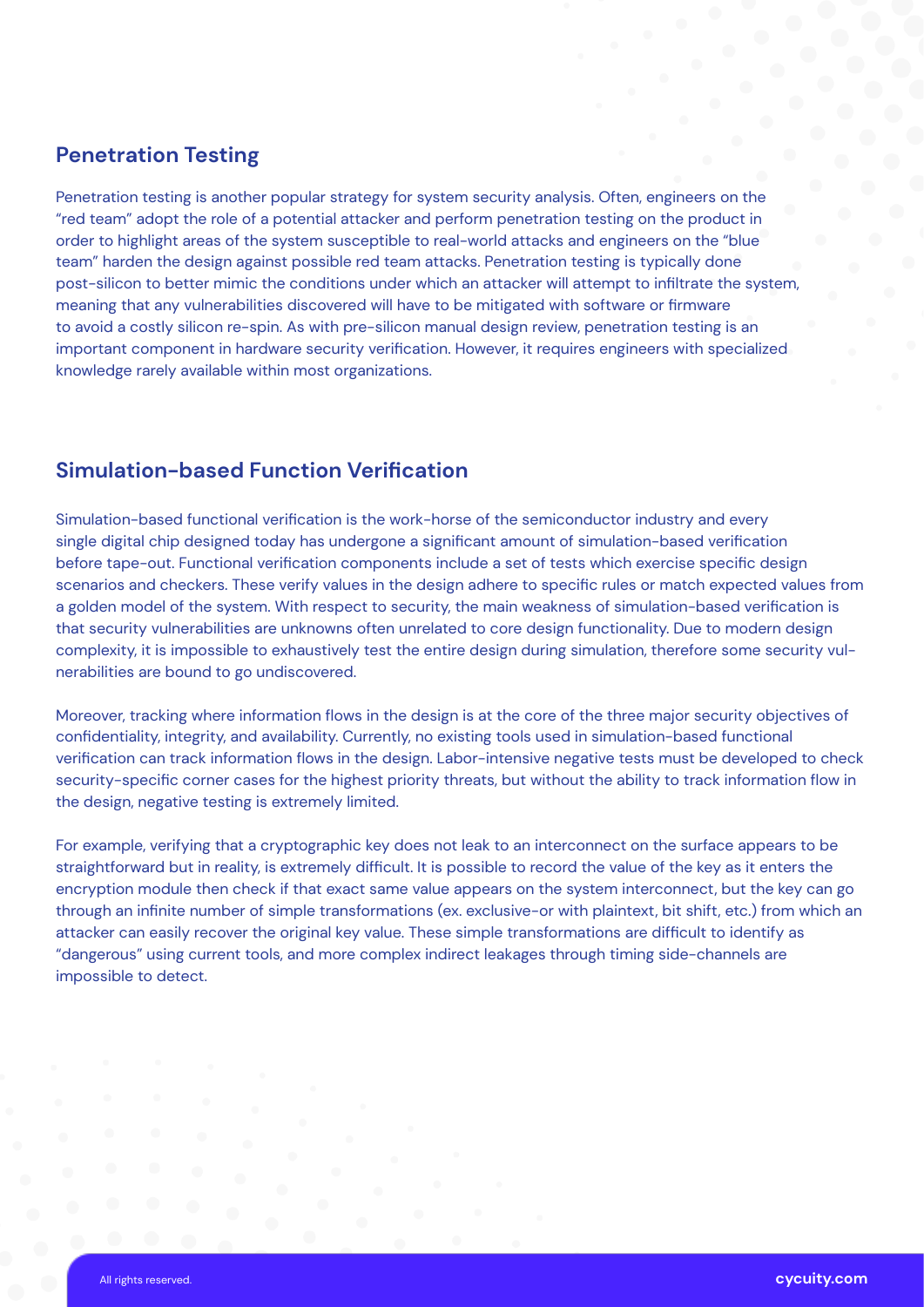

#### **Formal Verification**

To overcome the limitation of incomplete design coverage, formal verification is seen as an alternative to simulation-based testing for security verification. Formal verification techniques reason about properties on an abstract model of the system for all possible inputs rather than running a large number of tests. As such, if a security vulnerability violates a property verified using formal analysis, it is guaranteed to be discovered.

The limitation with formal verification is the size of the design that can be analyzed, and the set of simplifying assumptions which must be made to make verification of larger designs tractable. Formal verification may be appropriate as part of a larger strategy, but it does not solve the larger security problem crossing hardware and software. As design size (both hardware and software) increases, it becomes difficult to provide the same level of security guarantees, requiring significant manual effort to correctly model the design at an abstract enough level to draw meaningful conclusions without too many assumptions.

To combat the drawbacks related to these traditional security verification techniques, Cycuity provides security verification products that detect and prevent hardware security vulnerabilities within the existing chip verification strategies. In particular, Cycuity's Radix-S™ product is software that is used in conjunction with industry-standard functional simulation tools, enabling security verification while functional verification is being performed.

Radix is low-effort to deploy while simultaneously providing a significant increase in confidence in the security of the design at the system level. Radix integrates seamlessly with existing simulation-based functional verification environments and can increase security coverage re-using existing functional tests, eliminating the need to create security-specific test vectors. This is possible due to our patented technology capable of detecting unexpected and unidentifiable information flows in the system during functional simulation.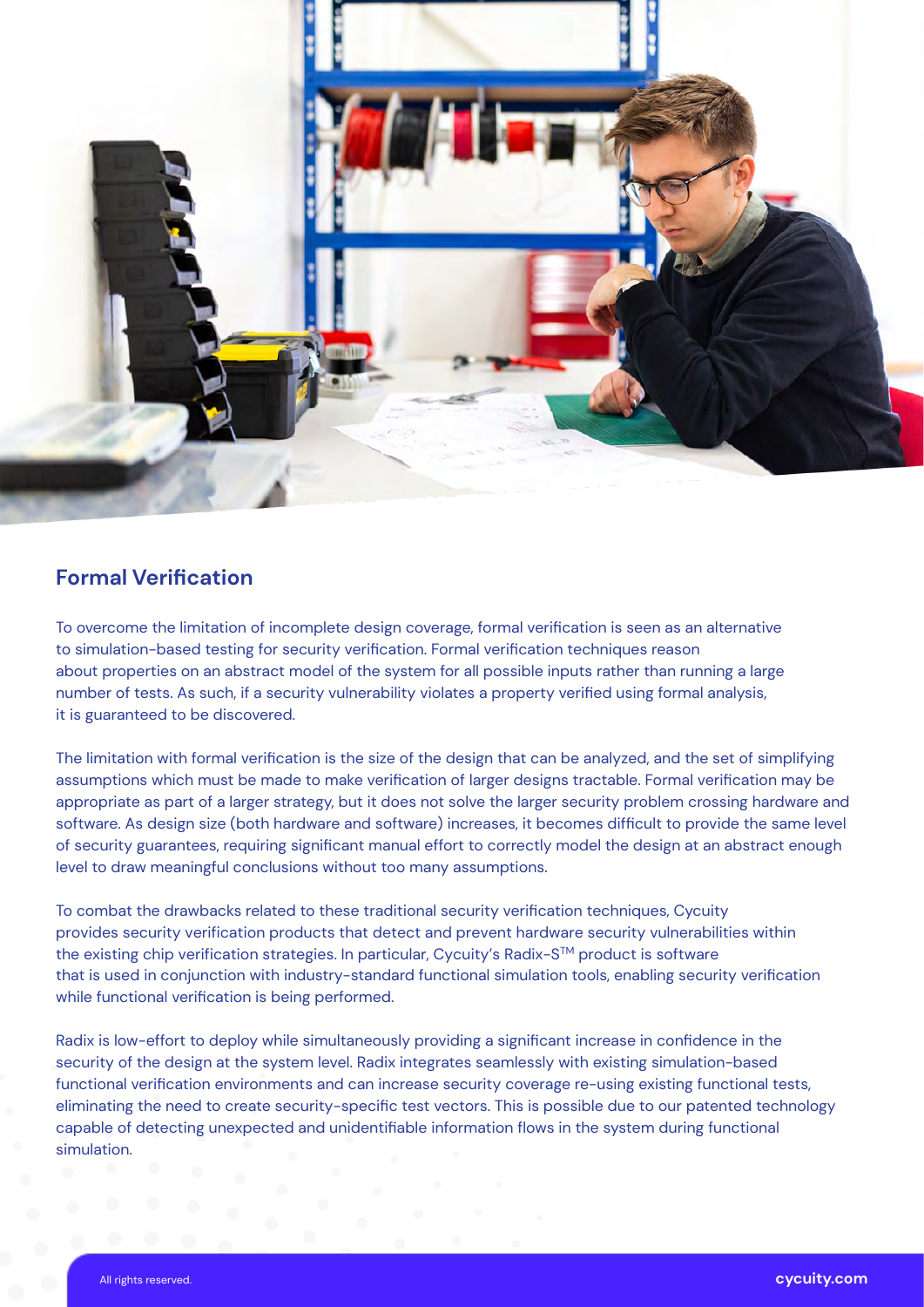## **System Security with Cycuity Logic's Radix-S Software**

Radix-S is a software package that identifies security vulnerabilities in your HRoT design, implementation, and the surrounding system. Whether you develop your own HRoT, or integrate existing HRoT IP into a larger system, Radix scans both system hardware and software during the pre-silicon design and verification simulation stages to identify system-level security vulnerabilities. Identifying security vulnerabilities at the early stages of the design cycle with Radix allows designers to prevent vulnerabilities before deployment.

#### **Capabilities**

Radix-S ships with Hardware Root of Trust Threat Models common to applications in all market verticals that span both hardware and software, along with a framework for detecting violations to the Threat Models. Radix takes as input the hardware design files typically written in a Register-Transfer Logic (RTL) language and the software executing on the system to identify any violations of the security rules. Radix does so by leveraging the customer's existing functional verification environments, so deployment does not require additional resources or modifications to existing engineering infrastructure. Examples of threats covered by the security threat models and rules include:

- Unprivileged access to your customer's proprietary or confidential data
- Unauthorized access to keys used to sign and authenticate your boot images
- Side channel leakages of critical customer information
- System-level compromises arising from HRoT misconfigurations

Directly out of the box, Radix can analyze your HRoT design and the surrounding system to protect against these security threats.



*Figure 4: The Workflow of Radix*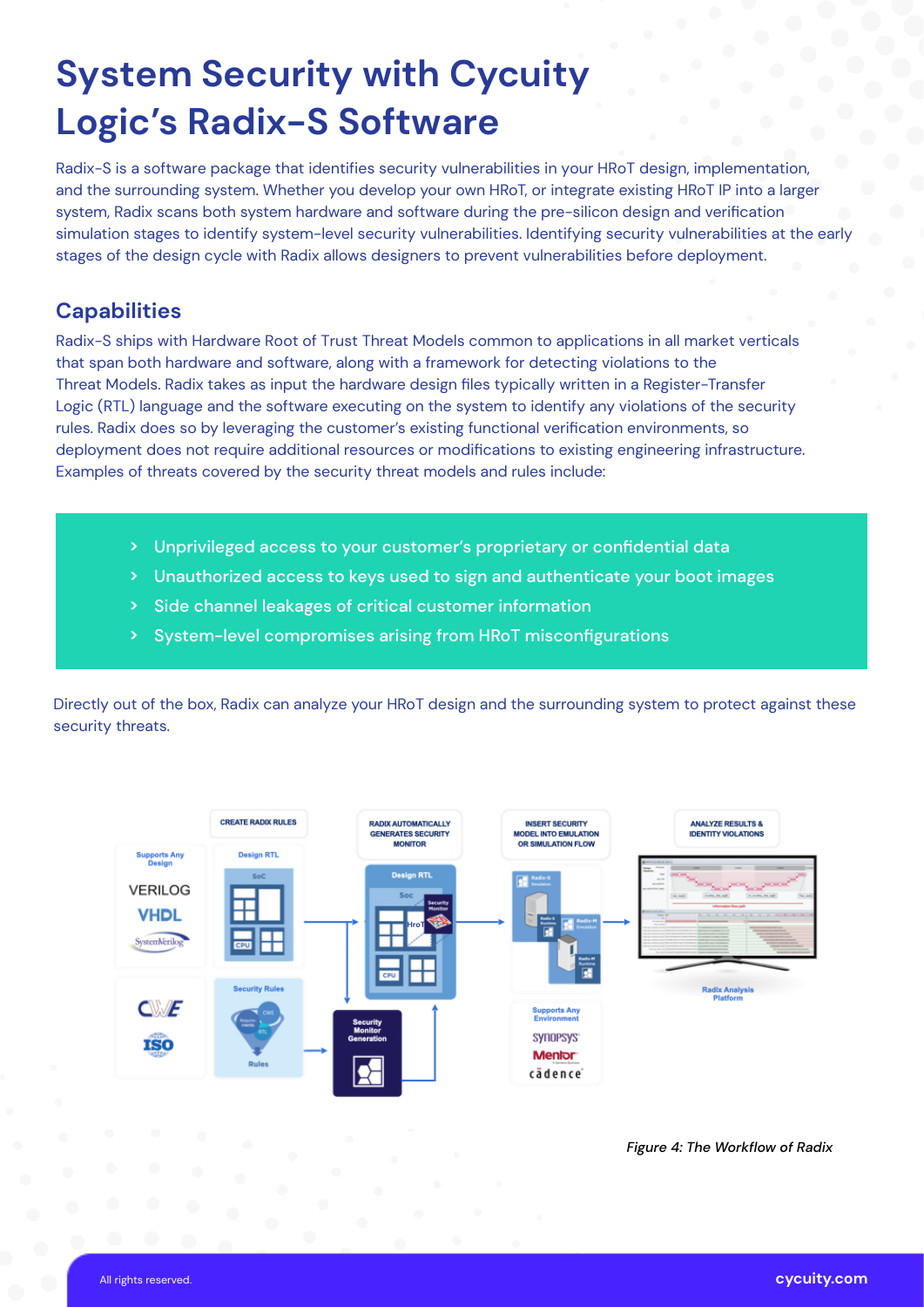#### **Creating a Security Monitor**

Once the design RTL is available and the security rules are created, Radix analyzes the system design and the security threats that are being protected against to create a Security Monitor (SM). The SM is a monitor that continuously checks the original design and the software running on top of it for the threats that were chosen in the previous step. The SM is synthesizable hardware, allowing it to be added to simulation-based functional verification runs to check for security violations at the same time that functional tests are running. This is shown in Figure 4.

The Security Monitor integrates into standard functional verification environments without disruption to existing workflows. The scope of the security monitor is not required to be identical to the scope of the design RTL simulated in the existing verification environment. Both the threat models and SM can be developed once then re-used during different stages in the design schedule.

For example, if key leakage to the boundary of the HRoT is the focus of the security analysis, the Security Monitor generated for the HRoT can be simulated alongside the RTL for the entire SoC in order to detect key leakage occurring while actual platform software is running. Alternatively, if a suite of regression tests targeting the HRoT are available earlier, the same Security Monitor can be run in the verification environment for the HRoT.

Existing functional verification environments already include both design RTL and software to be run on the platform, meaning Radix can perform system-level security analysis of both the hardware and software without requiring the development of custom test infrastructure.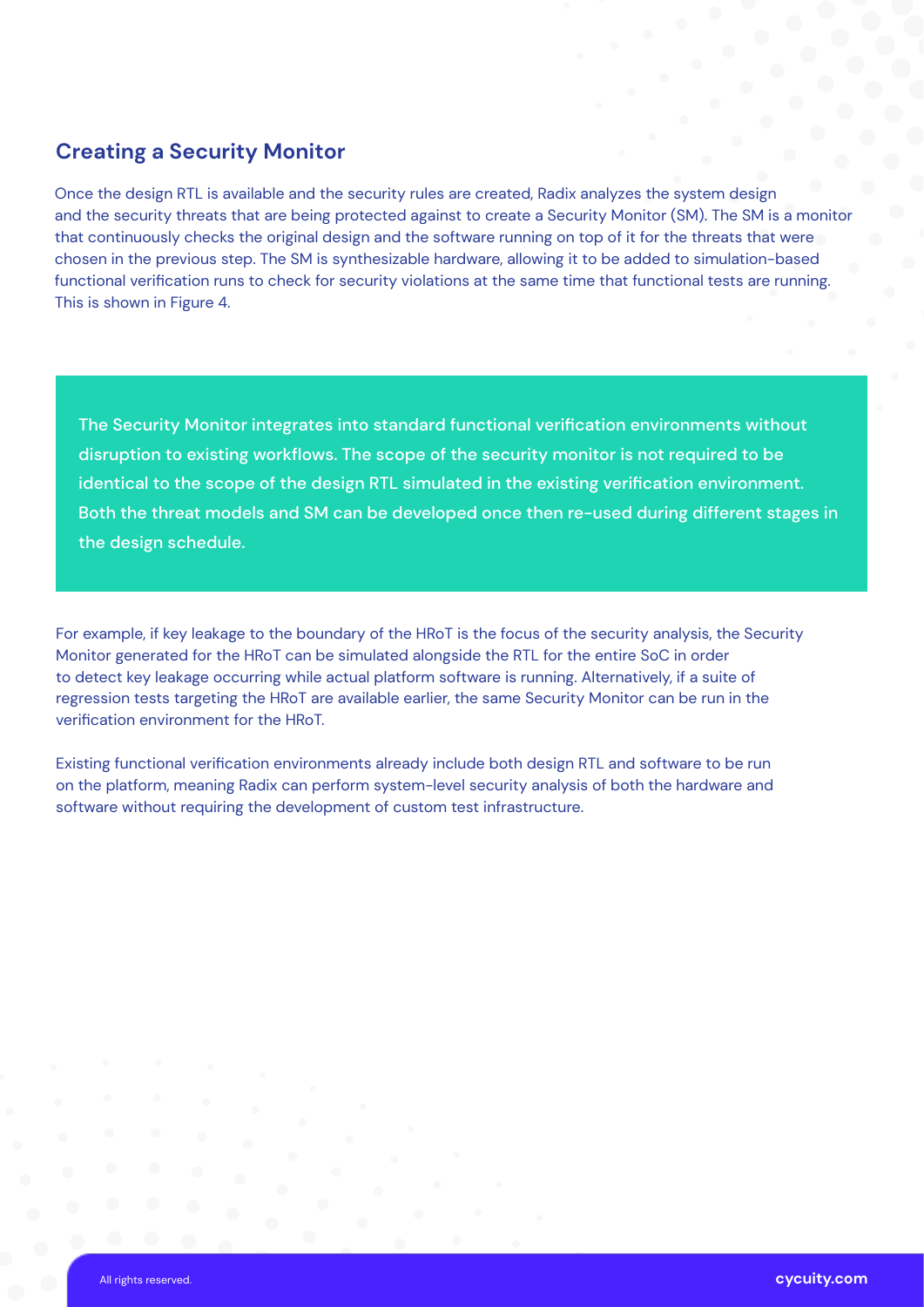# **Radix Features for Efficient Security Analysis**

After analyzing the security threat model on the system design, Radix provides detailed security reports regarding the system's susceptibility against the threats defined in the model. Radix identifies how many threats the chip design is susceptible to and reports analytics in order to understand the likelihood of exploit.

Radix contains an interactive platform to aid in visualization of information flow throughout the design, as seen in Figure 5. This platform includes a waveform viewer which annotates the simulation trace with data about information flows under specific threat models. If any security rules fail during simulation, Radix also provides a visualization of a concrete path through the design hierarchy showing information flow causing security rule violation. These analysis features make exploring information flow in the design more efficient and are unique to Radix.



*Figure 5: Radix Interactive Analysis Platform*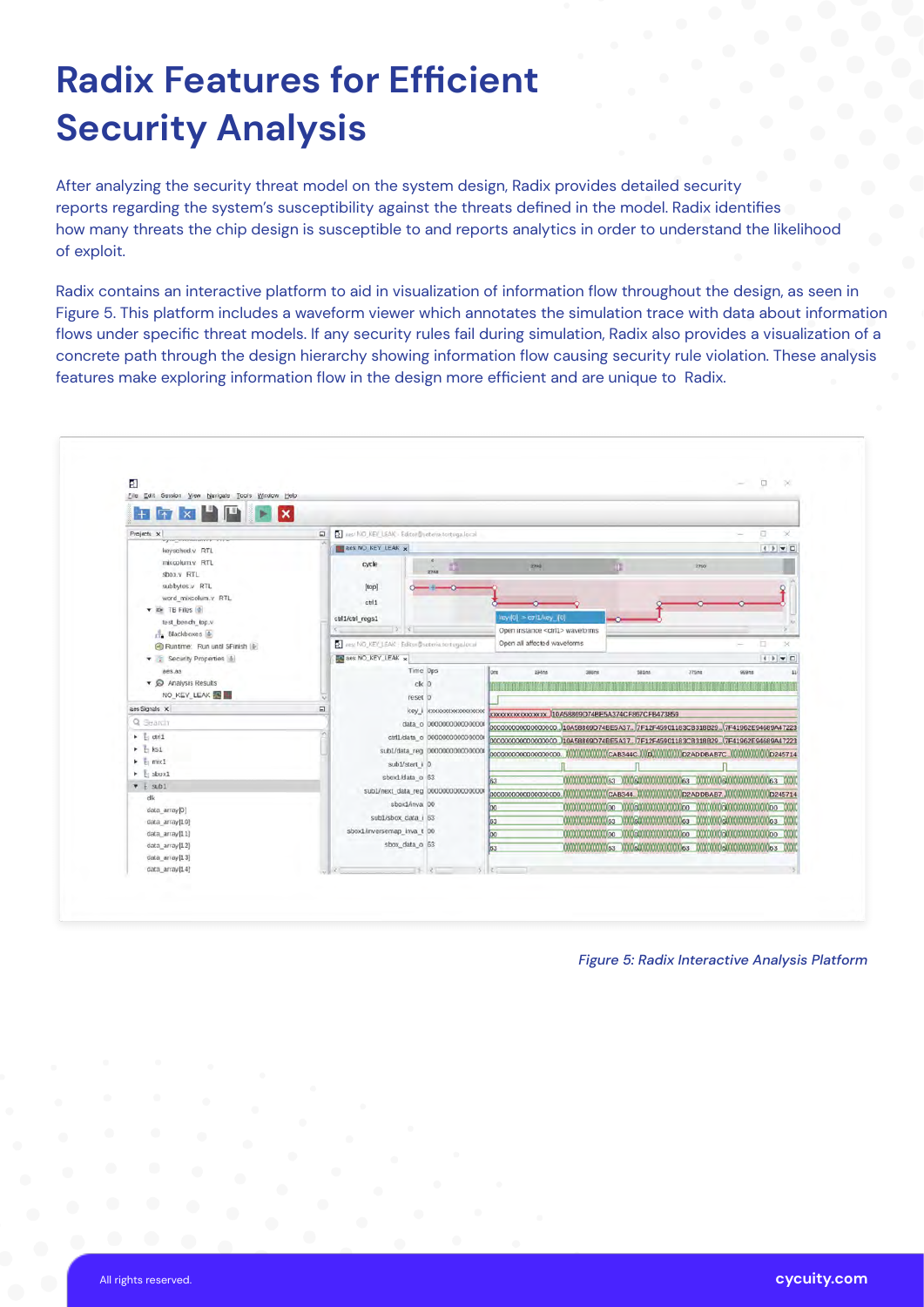### **Conclusion**

Hardware is becoming more complex, customized, and ubiquitous. This is driving security features into hardware and creating more attack vectors that exploit hardware vulnerabilities. The existence and exploitation of these hardware vulnerabilities can increase time-to-market, reduce chip vendor trust, and lead to costly lawsuits and chip recalls. A popular new method for ensuring the security of a computing system is to employ a Hardware Root of Trust (HRoT), which is the foundation of security for the system. However, without security verification of the HRoT and the entire system around it, security violations may still exist.

Cycuity's Radix software checks your entire system, including the HRoT, the rest of the hardware, and the software for system-level security vulnerabilities. Radix does this by leveraging your existing functional verification environment, without causing any disruption in your workflow and without needing to write new tests specifically for security.

With Radix, security vulnerabilities can be identified and prevented before tape-out or deployment. This provides system designers with a reliable and efficient way to increase the security of their systems, resulting in many benefits including sales enablement, protection iiifrom exploits, and brand trust.

### **About Cycuity**

Cycuity is a cybersecurity company that provides industry-leading solutions to address security vulnerabilities overlooked in today's systems. Cycuity's innovative hardware security verification platform, Radix, enables design teams to identify and prevent system-wide exploits arising around a Hardware Root of Trust that are otherwise undetectable using current methods of security review.

[1] https://www.semiconductors.org/more-than-1-trillion-semiconductors-sold-annually-for-the-first-time-ever-in-2018/

[2] https://meltdownattack.com/

[3] https://foreshadowattack.eu/

[4] https://arxiv.org/abs/1903.00446/ [5] https://www.theregister.co.uk/2019/01/24/bmc\_pantsdown\_bug/

[6] https://software.intel.com/en-us/sgx/

[7] Van Bulck, Jo, et al. "Foreshadow: Extracting the Keys to the Intel SGX Kingdom with Transient Out-of-Order Execution." USENIX Security Symposium.  $2018$ 

[8] http://www.nationaldefensemagazine.org/articles/2018/6/14/official-pentagon-investing-billions-into-microelectronics

[9] Antonakakis, Manos, et al. "Understanding the Mirai Botnet." USENIX Security Symposium. 2017. [10] https://krebsonsecurity.com/2016/11/new-mirai-worm-knocks-900k-germans-offline/

[11] https://go.armis.com/bleedingbit/

[12] https://www.microsoft.com/en-us/securityengineering/sdl/